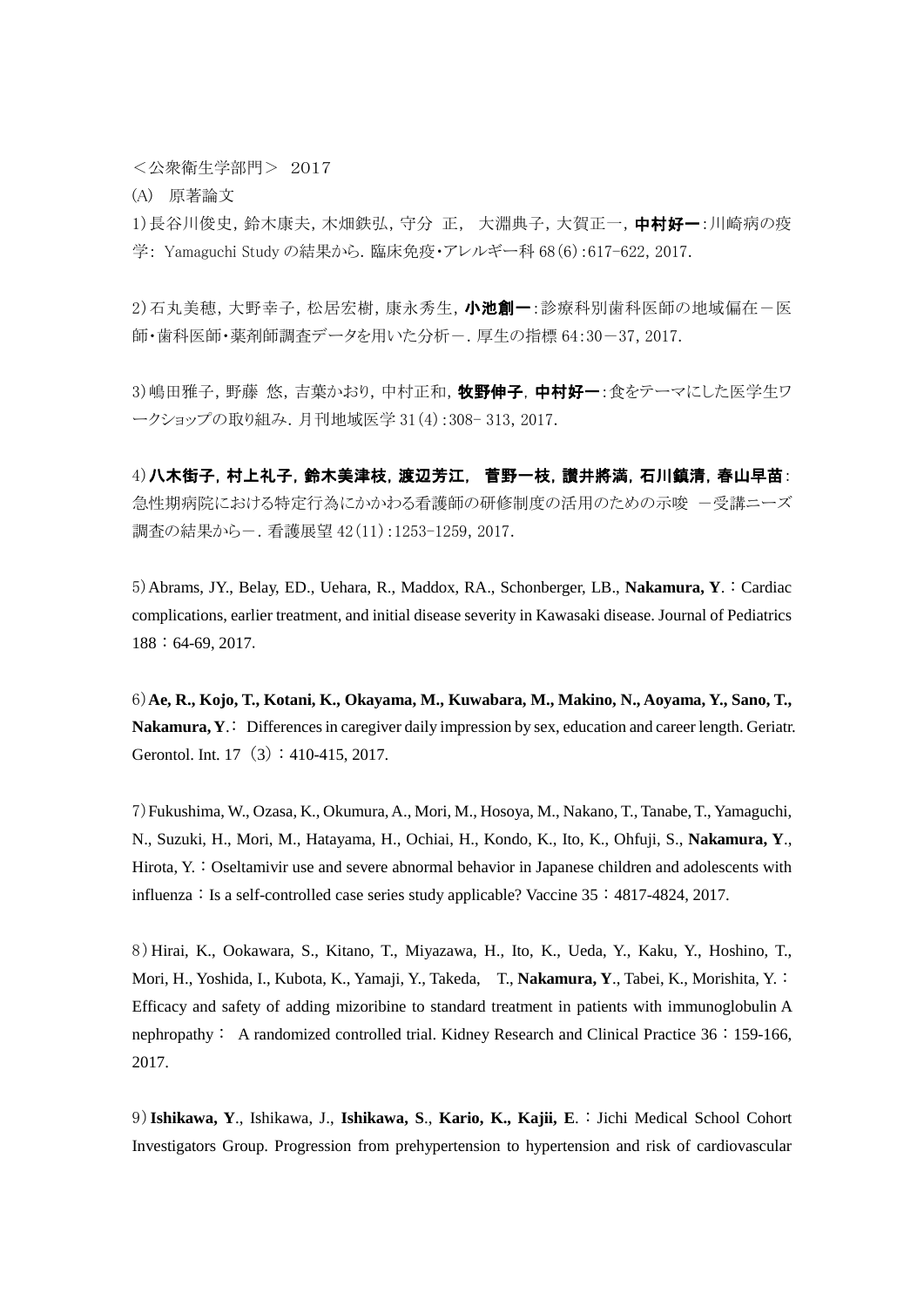disease. J Epidemiol. 27 (1): 8-13, 2017. doi: 10.1016/j.je. 2016.08.001. Epub 2016 Nov 15.

10)Kawate, N., Kayaba, K., Hara, M., Hamaguchi, T., **Kotani, K., Ishikawa, S.**: Body Mass Index and Incidence of Subarachnoid Hemorrhage in Japanese Community Residents: The Jichi Medical School Cohort Study. J Stroke Cerebrovasc Dis.26 (8): 1683 - 1688 , 2017 . doi: 10 . 1016 /j.jstrokecerebrovasdis. 2017. 03. 029. [Epub ahead of print]

11)Kawate, N., Kayaba, K., Hara, M., **Kotani, K., Ishikawa, S.** : Jichi Medical School Cohort Study Group. Body mass index and stroke incidence in Japanese community residents: The Jichi Medical School (JMS) Cohort Study. J Epidemiol. 27 (7): 325-330, 2017. doi: 10.1016/j.je.2016.08.007. Epub2017 Mar 7.

12)**Koike, S.**, Matsumoto, M., Ide, H., Kawaguchi, H., Shimpo, M., Yasunaga, H. : Internal medicine board certification and career pathways in Japan. BMC Medical Education 17:83, 1-7, 2017.

13)**Kojo, T., Ae, R., Tsuboi, S., Nakamura, Y.**, Kitamura, K.: Differentials in variables associated with past history of artificial abortion and current contraception by age: Results of a randomized national survey in Japan. J. Obstet. Gynaecol.  $43\left(3\right): 516-522, 2017$ .

14)**Makino, N., Nakamura, Y**., Ikeda, H., Oka, A.: Analysis of Neuroblastoma Mortality Rates before and after the Cessation of the Mass Screening Program According to Vital Statistics of Japan Data. Epidemiol: Open Access. 7: 2 DOI: 10.4172/ 2161-1165.1000305. 2017

15)**Mieda, M., Miyashita, H., Osawa, H., Hirasawa, T., Makino, N., Toma, S., Tomiyama, T., Miura, Y., Lefor, AK.**, **Yamamoto, H.**: Risk factors for nasal bleeding in patients undergoing transnasal gastrointestinal endoscopy. The Kaohsiung Journal of Medical Sciences XX, 1-6, 2017.

16)**Nakamura, T., Makino, N., Ishikawa, Y., Kojima, K., Yamamoto, S.**, Yamamoto, T., Arai, Y., Watanabe, A., Yoko, K., Yokotani, T., Shiraishi, Y., Toeda, M., Sadakane, A., **Mieno, M., Ishikawa, S.**:Life satisfaction for rural practice in both own and partner's home prefectures. Jichi Medical University J 40: 9-15, 2017.

17)Noto, K., **Kojo, T.**, Innami, I.: Does Scale of Public Hospitals Affect Bargaining Power? Evidence From Japan. International Journal of Health Policy and Management. 7; 6 (12): 695-700, 2017 [Epub ahead of print].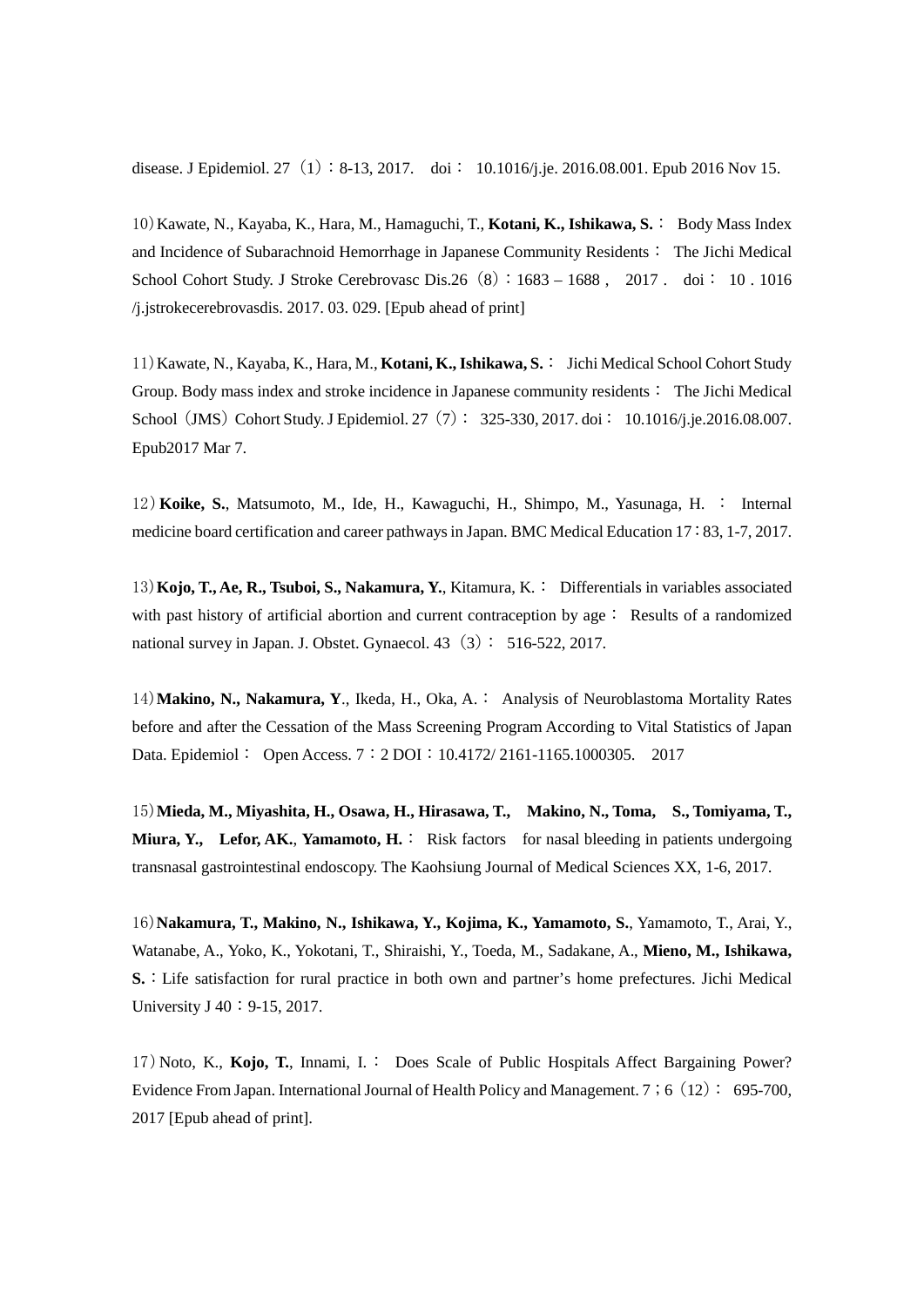18) **Ogawa, M., Ae, R., Sasahara, T.** : Primary Hepatic Angiosarcoma : A Case Report with 10-Year Patient Medical Data. Case reports in oncology  $10(3):851-856, 2017$ .

19) **Ogawa, M., Ae, R., Sasahara, T.**: Relationship between Self-Reported Vaccination History and Measles and Rubella Antibody Titers in Medical and Nursing Students. Advances in Infectious Diseases 7: 27-36, 2017.

20)**Ozeki, Y.**, Yamada, F., Kishimoto, T., **Yashiro, M., Nakamura, Y**.: Epidemiologic features of Kawasaki disease: Winter versus summer. Pediatrics Iternational 59:821-825, 2017.

21)Satoh, A., Arima, H., Ohkubo, T., Nishi, N., Okuda, N., **Ae, R**., Inoue, M., Kurita, S., Murakami, K., Kadota, A., Fujiyoshi, A., Sakata, K., Okamura, T., Ueshima, H., Okayama, A., Miura, K., NIPPON DATA2010 Research Group.: Associations of socioeconomic status with prevalence, awareness, treatment, and control of hypertension in a general Japanese population: NIPPON DATA2010. J of hypertension 35 $(2): 401-408, 2017$ .

22)Shiraishi, T., **Ishikawa, S., Kario, K.,** Kayaba, K.**, Kajii, E**.:Factor VII and incidence of myocardial infarction in a Japanese population: The Jichi Medical School Cohort Study. J Clin Lab Anal. 2017 Nov; 31 (6) . e22133. doi: 10.1002/jcla. 22133. [Epub ahead of print]

23)**Sudo, D., Nakamura, Y.**: Nationwide surveys show that the incidence of recurrent Kawasaki disease in Japan has hardly changed over the last 30 years. Acta Paediatrica 106:796-800, 2017.

24)**Suzuki, J., Sasahara, T., Toshima, M., Morisawa, Y.**:Peripherally inserted central catheterrelated bloodstream infection due to Tsukamurella pulmonis : a case report and literature review. BMC Infectious Diseases 2017; 17:677. DOI: 10.1186/ s12879-017-2796-8.

25)**Takeshima, T**., Okayama, M., **Ae, R**., Harada, M., **Kajii, E.**: Influence of family histor y on the willingness of outpatients to undergo genetic testing for salt-sensitive hypertension : a cross-sectional study. BMJ open 7 (7) e016322 2017 年 7 月.

26)Tanaka, K., Miyake, Y., Fukushima, W., Kiyohara, C., Sasaki, S., Tsuboi, Y., Oeda, T., Shimada, H., Kawamura, N., Sakae, N., Fukuyama, H., Hirota, Y., Nagai, M., **Nakamura, Y.**: Vitamin D receptor gene polymorphisms, smoking, and risk of sporadic Parkinson's disease in Japan. Neuroscience Letters 643: 97-102, 2017.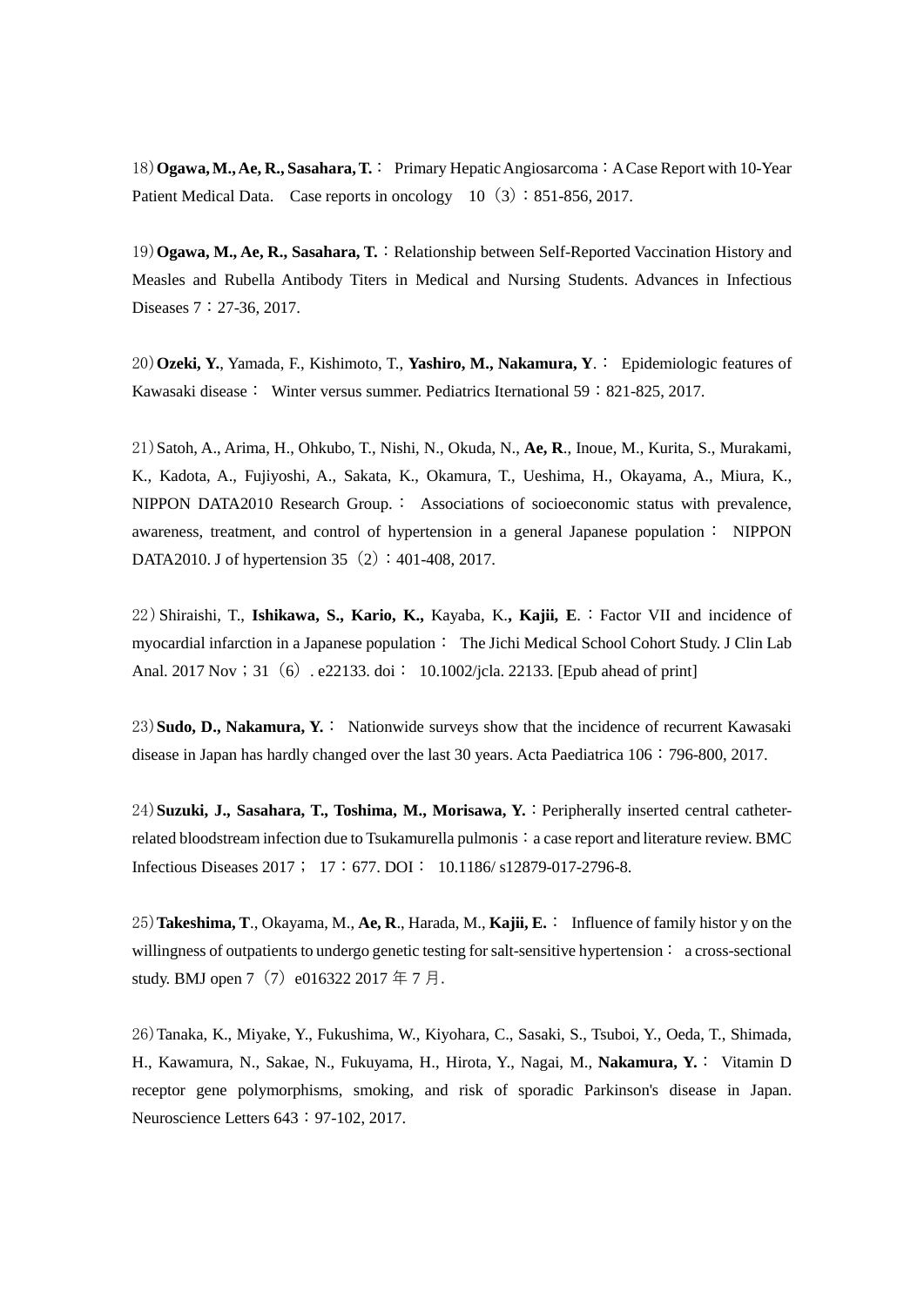27)Tsuda, T., Takefuji, M., Wettschureck, N., **Kotani, K**., Morimoto, R., Okumura, T., Kaur, H., Eguchi, S., Sakaguchi, T., Ishihama, S., Kikuchi, R., Unno, K., Matsushita, K., **Ishikawa, S.**, Offermanns, S., Murohara, T.: Corticotropin releasing hormone receptor 2 exacerbates chronic cardiac dysfunction. J Exp Med. 2017 Jul 3;214(7):1877-1888. doi: 10.1084/jem.20161924. Epub 2017 May 26.

28)Yoshinaga, R., Doi, Y., Ayukawa, K., **Ishikawa, S.**:High-sensitivity C reactive protein as a predictor of inhospital mortality in patients with cardiovascular disease at an emergency department: a retrospective cohort study. BMJ Open. 2017 Oct 6 ; 7 (10): e015112. doi: 10.1136/bmjopen -2016- 015112.

(B) 学会発表

1) 阿江竜介, 中村好一, 牧野伸子, 青山泰子, 古城隆雄, 小谷和彦, 佐野 堯, 浜口 毅, 山田 正仁,水澤英洋:サーベイランスデータに基づくわが国のプリオン病の疫学像(1999-2016).第 27 回日本疫学会学術総会,甲府,2017 年 1 月 25 日.Journal of Epidemiology(Web)27(Supplement 1):144, 2017.

2) 阿江竜介,中村好一,牧野伸子,青山泰子,古城隆雄,松原優里:母乳中ダイオキシン類レベ ルの推移;1998 年~2015 年(18 年間).第 76 回日本公衆衛生学会総会,鹿児島,2017 年 10 月 31 日.日公衛誌 64(10)特別付録:662, 2017.

3)青山泰子:医療を中心としたまちづくりと多職種人材育成の工夫と課題 医療・看護・福祉・行政 を巻き込んだ 10 年間の教育実績の事例から.日本地 域福祉学会第 31 回大会,松山,2017 年 6 月 4 日.

4) 濱口 毅, 坂井健二, 小林篤史, 北本哲之, 阿江竜介, 中村好一, 三條伸夫, 新井公人, 小出 瑞穂,片多史明,塚本 忠,水澤英洋,山田正仁:脳外科手術歴を有する Creutzfeldt ‐ Jakob 病 の特徴. 第 22 回日本神経感染症学会総会・学術集会,北九州,2017 年 10 月 13 日. NEUROINFECTION 22(2): 229, 2017.

5)匹田さやか,堤 明純, 竹島太郎, 亀崎豊実, 中村好一. :西日本の離島における骨髄異形成 症候群.第 27 回日本疫学会学術総会,甲府,2017. 1. 27. Journal of Epidemioogy 27 (Supplement 1):113, 2017.

6)今道英秋,古城隆雄,小谷和彦,前田隆浩,谷憲治,井口清太郎,澤田 努,森田喜紀,梶井 英治.:へき地に勤務する医師の専門医取得に関する障害とその解決方法.第 49 回日本医学教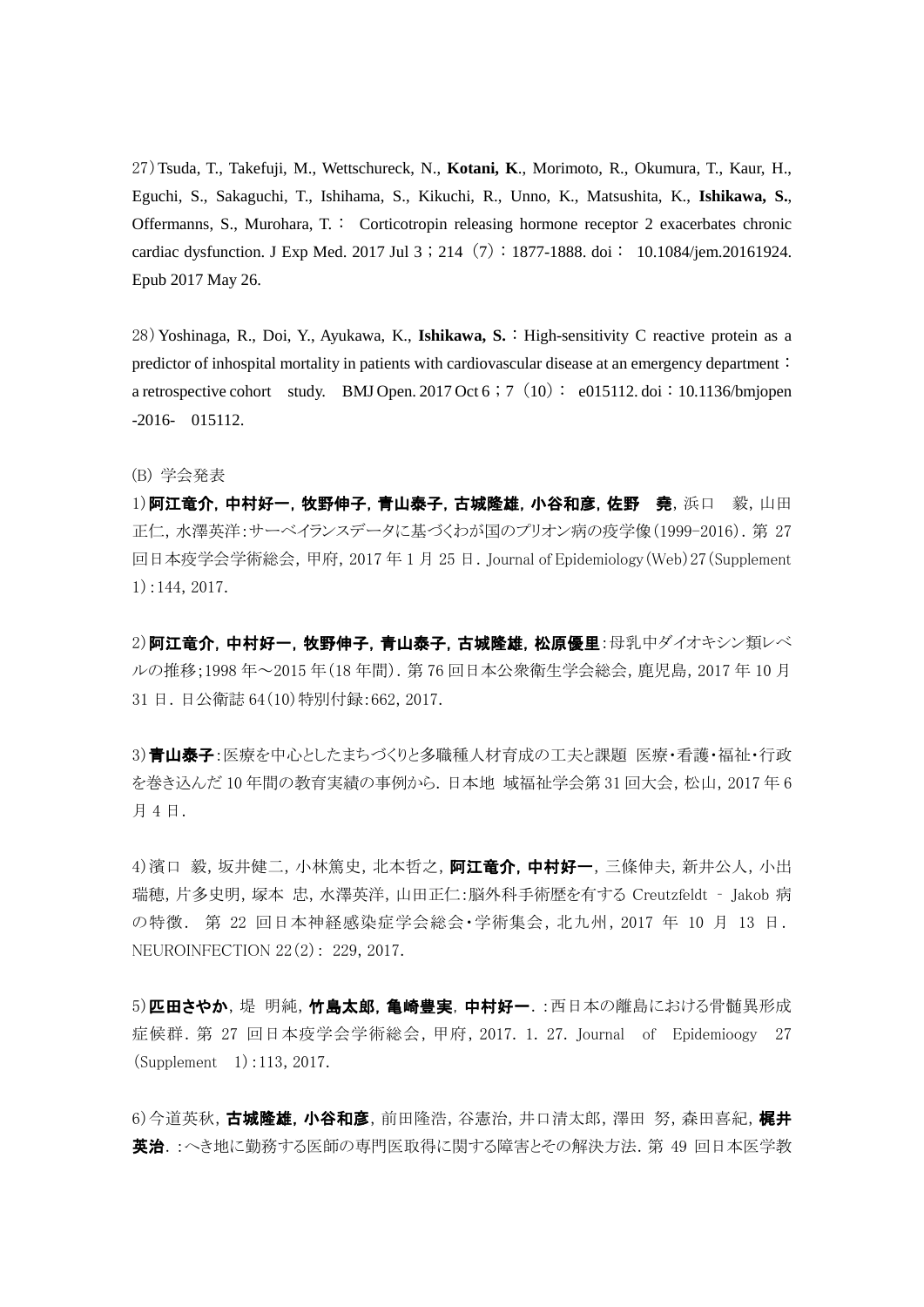育学会大会,札幌,2017 年 8 月 18 日~8 月 19 日(医学教育 48: Suppl. p240, 2017).

7)金 政光,名西悦郎,高田英俊,石村国崇,益田博司,長井典子,西原卓宏,石井 徹,足達武 憲, 屋代真弓, 牧野伸子, 中村好一, 原 寿郎, 大賀正一:第 23 回川崎病全国調査に基づく川崎 病に合併,続発した若年性特発性関節炎の臨床的特徴の検討.第 37 回日本川崎病学会学術集 会,東京,2017. 10. 27(第 37 回日本川崎病学会学術集会抄録集:65, 2017)

8)片山博視, 髙橋 啓, 阿部 淳, 尾内善広, 鎌田政博, 小林 徹, 津田悦子, 中村好一, 中村常 之,野村裕一,深澤隆治,布施茂人,三浦 大,三谷義英:川崎病巨大冠動脈瘤合併例の成人期 のフォローアップ状況の調査.第 37 回日本川崎病学会・学術集会,東京,2017. 10. 28.(第 37 回 日本川崎病学会・学術集会プログラム・抄録集 p153.)

9)川口英明,小池創一,大江和彦:電子カルテ導入率の地域差とその形成要因について. 第 37 回医療情報学連合大会,2017 年 11 月 20 日~23 日( 抄録集 p348).

10)小池創一,野田龍也,川口英明,今村知明,松本正俊:専門医の取得状況と若手医師の都道 府県間移動について.第 76 回日本公衆衛生学会総会,鹿児島,2017 年 10 月 31 日~11 月 2 日 (抄録集 p327)

11)小島好子,阿江竜介,古城隆雄,角田圭佑,米川 力,森澤雄司,鈴川正之:救急医療におけ る医療ソーシャルワーカーが介入する因子の検証 ~ソーシャルハイリスクシートの活用~ 第 21 回日本臨床救急医学会総会・学術大会,名古屋,平成 29 年 5 月 31 日.日本臨床救急医学会雑 誌  $20(2):255, 2017.$ 

12)古城隆雄,小松憲一,竹島太郎,中村剛史,小谷和彦,梶井英治:本人,家族の看取りに関 する希望伺い状況.第 57 回全国国保地域医療学会,東京,2017 年 9 月 20 日~21 日.(抄録集 p149).

13) 松原優里, 小黒範子, 清水 純, 小坂 仁, 山形崇倫:Down 症候群に合併した自閉スペクトラ ム症の特徴.第 59 回日本小児神経学会学術集会, 大阪,2017 年 6 月 15 日.脳と発達 49 (Suppl.):S305, 2017.

14) 松原優里, 阿江竜介, 屋代真弓, 牧野伸子, 中村好一:日本における心後遺症合併川崎病患 者の累積罹患率(出生コホート別).第 37 回日本川崎病学会学術集会,東京,2017 年 10 月 27 日(抄録集 p64).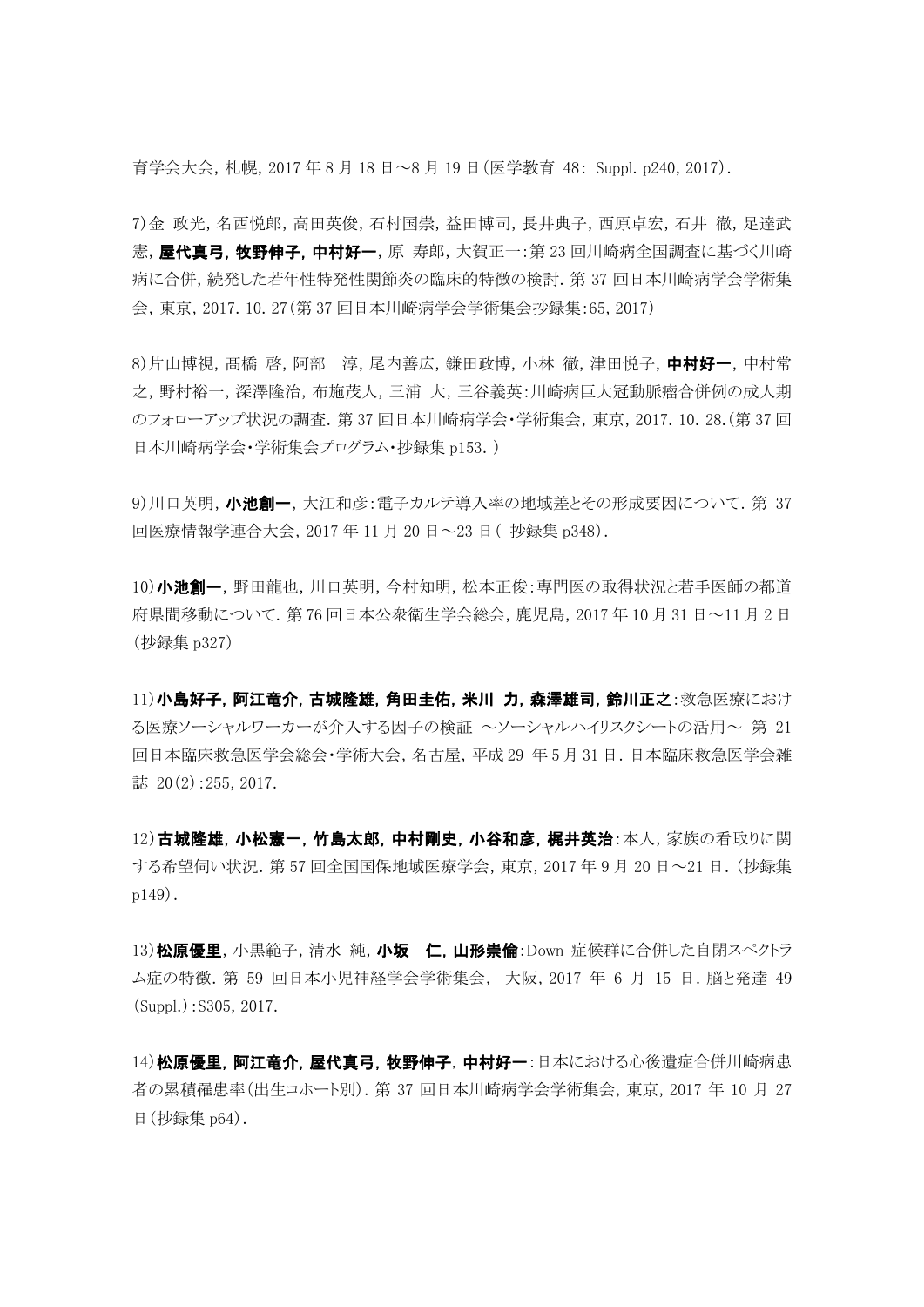15)松本正俊,井上和男,鹿嶋小緒里,小池創一: へき地における病院勤務医師の高齢化につ いて.第 76 回日本公衆衛生学会総会,鹿児島,2017 年 10 月 31 日~11 月 2 日(抄録集 p328).

16)三谷義英,津田悦子,賀藤均,小川俊一,中村好一,髙橋 啓,藤原優子,鮎沢 衛,小林 徹,市田蕗子,鎌田政博,檜垣高史,須田憲治,横井宏佳,濱岡建城:川崎病既往成人における 急性冠症候群:小委員会研究の最終解析結果.第 37 回日本川崎病学会・学術集会,東京,2017. 10. 28.(第 37 回日本川崎病学会・学術集会プログラム・抄録集: p152.)

17)三浦義治, 中道一生, 西條政幸, 高橋健太, 鈴 木忠樹, **阿江竜介**, 濱口 毅, 原 由紀子, 三條伸夫,雪竹基弘,岸田修二,澤洋文,奴久妻総一, 水澤英洋,山口正仁:本邦における進 行性多巣性白質脳症(PML)サーベイランスの現状―PML サーベイランス委員会報告― 第 22 回 日本神経感染症学会総会・学術集会, 北九州,2017 年 10 月 13 日. NEUROINFECTION 22 (2):246, 2017.

18)三浦義治,中道一生,西條政幸,高橋健太,鈴 木忠樹,原 由紀子,阿江竜介,濱口 毅, 三條伸夫,雪竹基弘,岸田修二,野村恭一,水澤英洋:日本国内発症進行性多巣性白質脳症 (PML)のサーベイランスの現状と DMD 治療に伴う PML. 第 35 回日本神経治療学会総会, さいた ま, 2017 年 11 月 16 日. 神経治療学 (Web) 36 (6) : S124, 2017.

19)中村剛史,牧野伸子,石川由紀子,小島華林,山本さやか,山本智美,新井由季,渡邉あり さ、影向一美、横谷倫世、白石裕子、十枝めぐみ、定金敦子、石川鎮清:義務年限遂行にあたり 夫婦がそれぞれの出身地で経験する生活の満足度に関連する要因.第 49 回日本医学教育学会 大会,札幌,2017. 8. 19(第 49 回日本医学教育学会大会予稿集:219, 2017)

20)中村好一:論文執筆は考えているほど難しくない!現場の専門職を対象とした論文の書き方 指南.[論文書き方セミナー] 第 53 回日本循環器病予防学会学術集会,京都,2017. 06. 16. 日 本循環器病予防学会誌 52(2):160, 2017.

21)中村好一:循環器病予防に携わる人材育成と川崎病による冠状動脈瘤予防研究(第 32 回日 本心臓財団予防賞受賞報告).第 53 回日本循環器病予防学会学術集会,京都,2017. 06. 16. 日本循環器病予防学会誌 52(2):169, 2017.

22)中村好一,牧野伸子:疫学の立場から(ワークショップ:川崎病はなぜ増え続けているのか?). 第 37 回日本川崎病学会・学術集会,東京, 2017.10.27.(第 37 回日本川崎病学会・学術集会プ ログラム・抄録集:p41.)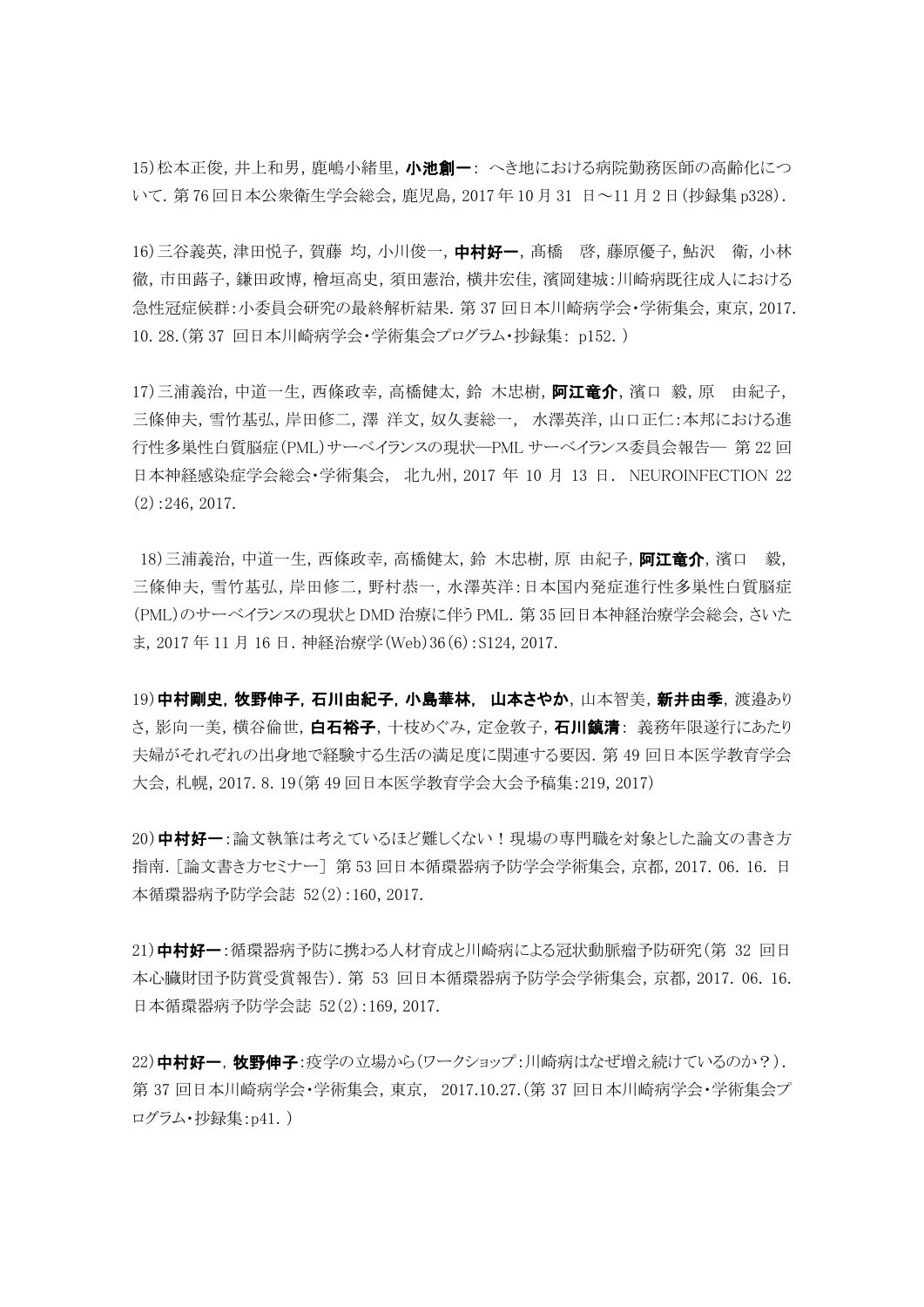23)野村雅志,田﨑 卓,横塚太郎,原田祐太郎,菊地純也,**高村寿子,江角伸吾**,宮古真奈美, 青山泰子:男性保健師の抱える課題~性差にとらわれない進化した保健師を目指して~.第 76 回日本公衆衛生学会総会,鹿児島,2017 年 11 月 1 日.

24)大藤さとこ,福島若葉,中村好一:門脈血行異常症の全国疫学調査. 第27回日本疫学会学術 総会,甲府,2017. 1. 27. Journal of Epidemioogy 27(Supplement 1):143, 2017.

25)大友慎也,鈴木 潤,秋根 大,大西 翼,笹原鉄平,森澤雄司:小児肝移植後の CRE 敗 血症に対して Colistin で治療した一例.第 91 回日本感染症学会総会・学術講演会・第 65 回日本 化学療法学会学術集会合同学会,東京,2017 年 4 月 6 日~8 日.感染症 学雑誌 91(臨増):307, 2017.

26)尾関由姫恵,山田文也,岸本 剛,**屋代真弓,牧野伸子,中村好一**:川崎病全国調査から確 認できた患者の年齢別季節変動に関する研究 第 27 回日本疫学会学術総会,甲府,2017. 1. 27 (日本疫学会学術総会講演集:87, 2017)

27)佐野 尭,牧野伸子,青山泰子,阿江竜介,小谷和彦,古城隆雄,高村寿子,中村好一:川崎 病の政令指定都市および東京特別区における地域・時間集積性(2007~2012年). 第37回日本 川崎病学会学術集会,東京,2017 年 10 月 27 日.(第 37 回日本川崎病学会学術集会抄録集:P 96.)

28)佐野 尭,牧野伸子,青山泰子,阿江竜介,松原優里,古城隆雄,小谷和彦,中村好一,柳川 洋:東京特別区において発生した週ごとの川崎病罹患数と平均発症年齢の関係:2001~2014 年. 第 76回日本公衆衛生学会総会,鹿児島,2017年 10月 31日. 日公衛誌 64(10)特別付録:396, 2017.

29)佐野 尭,牧野伸子,青山泰子,小谷和彦,阿江竜介,古城隆雄,中村好一:川崎病の発症 間隔推定(1989‐ 1998 年).第 27 回日本疫学会学術総会,甲府,2017 年 1 月 25 日.Journal of Epidemiology(Web)27(Supplement 1):112, 2017.

30)佐野 尭,牧野伸子,青山泰子,阿江竜介,松原優里,屋代真弓,長谷部圭亮,南 孝臣,中 村好一:傾向スコアマッチングによる川崎病に対するステロイド併用の評価-第 22 回, 第 23 回川 崎病全国調査から-第 37 回日本川崎病学会学術集会,東京, 2017. 10. 27. (第 37 回日本川 崎病学会学術集会抄録集:112, 2017)

31) 笹原鉄平:性器・骨盤内感染症2(一般座長). 第 66 回日本感染症学会東日本地方会学術集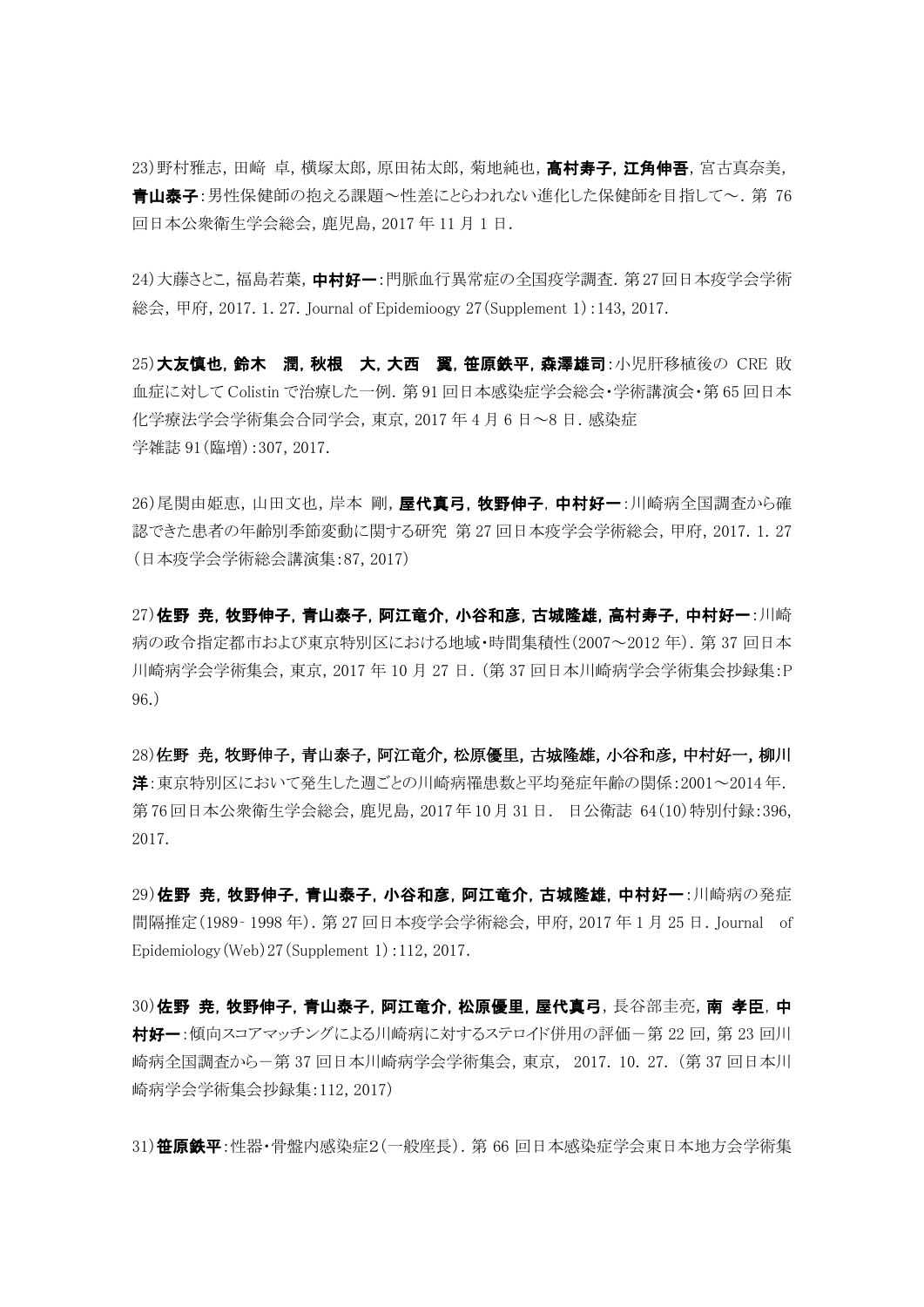会・第 64 回日本化学療法学会東日本支部総会合同学会,東京,2017 年 10 月 31 日~11 月 2 日.(第 66 回日本感染症学会東日本地方会学術集会・第 64 回日本化学療法学会東日本支部総 会合同学会プログラム・抄録集: 52, 2017.)

32) 笹原鉄平:梅毒患者の増加と臨床における注意点(シンポジウム 6:日常的に遭遇する性感染 症).第 66 回日本感染症学会東日本地方会学術集会・第 64 回日本化学療法学会東日本支部 総会合同学会,東京,2017 年 10 月 31 日~11 月 2 日.(第 66 回日本感染症学会東日本地方会 学術集会・第 64 回日本化学療法学会東日本支部総会合同学会プログラム・抄録集: 95, 2017.)

33) 笹原鉄平:性感染症としての HIV 感染症, 現状と将来(ワークショップ:臨床現場で役立つ性感 染症診療).第 82 回日本泌尿器学会東部総会,東京, 2017 年 9 月 15 日~18 日.(第 82 回日 本泌尿器学会東部総会プログラム抄録集:205, 2017.)

34) **笹原鉄平, 渡辺美智代, 佐々木一雅, 森澤雄司**:自治医科大学附属病院における黄色ブドウ 球菌のダプトマイシン感受性.第 32 回日本環境感染学会 総会・学術集会,神戸,2017 年 2 月 24 日 $\sim$  25 日.

35)佐々木 峻,鈴木 潤,藤村 至,秋根 大, 大西 翼,外島正樹,笹原鉄平,畠山修司,森 澤雄司:Granulicatella adiacens による感染性心内膜炎の 1 例:同定困難な G. adiacens による感 染性心内膜炎の診断と治療についての考察.第 66 回日本感染症 学会東日本地方会学術集会・ 第 64 回日本化学療法学 会東日本支部総会合同学会,東京,2017 年 10 月 31 日~11 月 2 日. (第 66 回日本感染症学会東日本地方会学術集会・第 64 回日本化学療法学会東日本支部総会 合 同学会プログラム・抄録集:199, 2017.)

36)炭本佑佳,柳田昌彦, 奥田柰賀子, 西信雄, 中村好一, 宮松直美, 中村幸志, 宮川尚子, 宮地元彦,角田 文,大久保義孝,岡村智敬,上島弘嗣, 岡山 明,三浦克之:日本国民の身体 活動状況と社会的要因の関連:NIPPON DATA 2010. 第 27 回日本疫学会学術総会,甲府, 2017. 1. 27. Journal of Epidemioogy 27(Supplement 1):107, 2017.

37)鈴木貴之,秋根 大,鈴木 潤,岡部太郎,大西 翼,笹原鉄平,外島正樹,畠山修司,森澤 雄司:Aeromonas veronii biovar sobria による感染性大動脈瘤の 1 例.第 91 回日本感染症学会総 会・学術講演会・第 65 回日本化学療法学会学術集会合同学会, 東京,2017 年 4 月 6 日~8 日. 感染症学雑誌 91(臨増): 344, 2017.

38)ティティアナンパコーン カネート,相羽由詞,渡邊真弥,Tanit Boonsiri,佐藤祐介,氣駕恒太 朗,李 峰宇,笹原鉄平,崔 龍洙:黄色ブドウ球菌におけるダプトマイシン非感性化機序の遺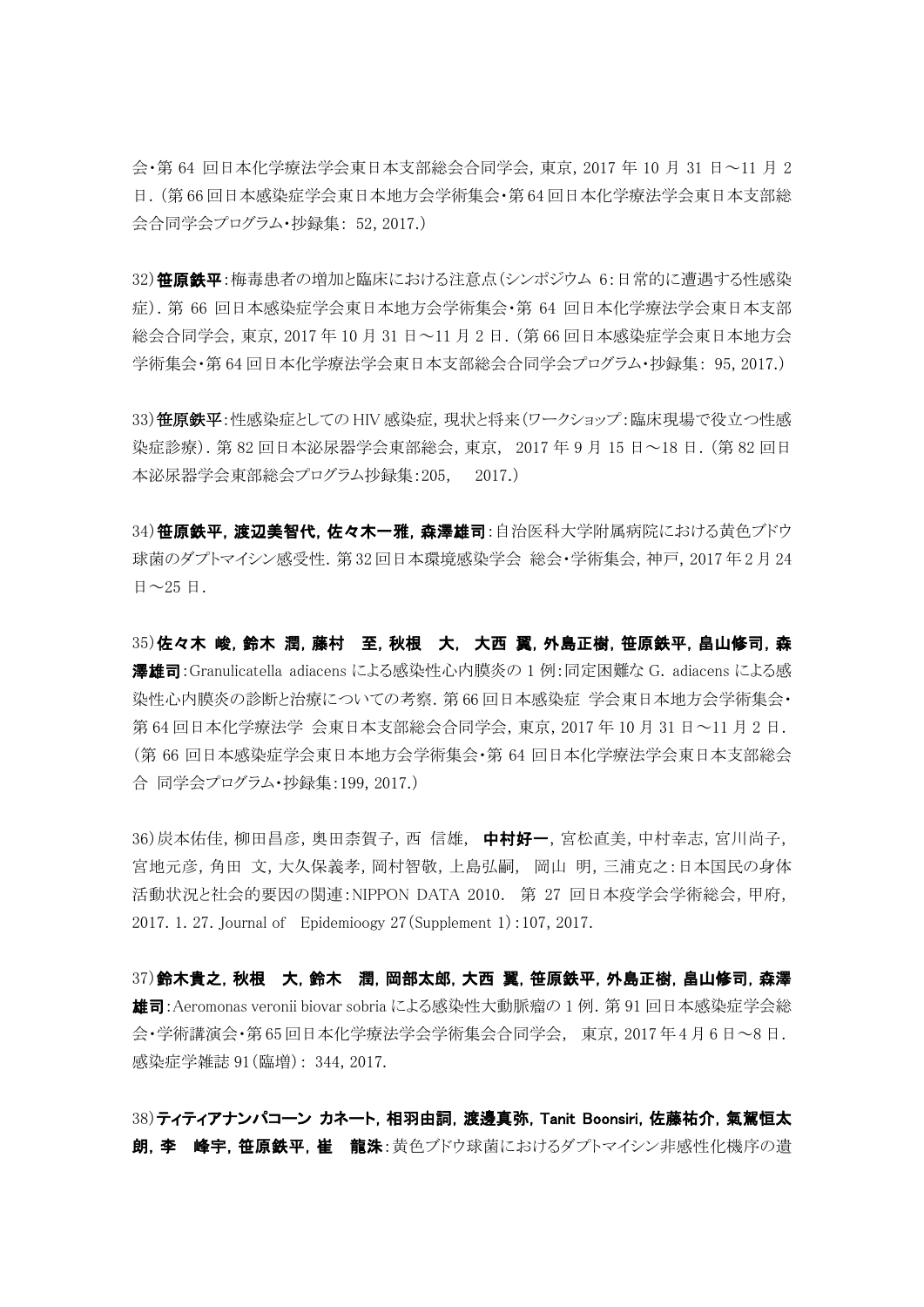伝学的特徴.第 66 回日本感染症学会東日本地方会学術集 会・第 64 回日本化学療法学会東日 本支部総会合同学会,東京,2017 年 10 月 31 日~11 月 2 日.(第 66 回日本感染症学会東日本 地方会学術集会・第 64 回日本化学 療法学会東日本支部総会合同学会プログラム・抄録集:194, 2017.)

39)渡部 純, 石川鎮清,小谷和彦,中村好一: メタボリックシンドロームと総死亡-Jichi Medical School(JMS)コホートⅠ研究.第 76 回日本公衆衛生学会総会,鹿児島,10 月 31 日-11 月 2 日.

40) 渡邊真弥, 相羽由詞, 氣駕恒太朗, 笹原鉄平, 崔 龍洙: Oxacillin 感性を示す mecA 陽性黄 色ブドウ球菌の in vitro 耐性化株の変異解析.第 66 回日本感染症学会東日本地方会学術集会・ 第 64 回日本化学 療法学会東日本支部総会合同学会,東京,2017 年 10 月 31 日~11 月 2 日. (第 66 回日本感染症学会東日本地方会学術集会・第 64 回日本化学療法学会東日本支部 総会 合同学会プログラム・抄録集:175, 2017.)

41)屋代真弓,牧野伸子,中村好一,柳川 洋,川崎富作:第 24 回川崎病全国調査成績. 第 37 回日本川崎病学会学術集会,東京,2017. 10. 27(第 37 回日本川崎病学会学術集会抄録集:63, 2017)

42 )**Ae, R., Nakamura, Y**., Hamaguchi, T., Yamada, M., Takumi, I., Sanjo, N., Kitamoto, T., Tsukamoto, T., Mizusawa, H.: Descriptive epidemiology of human prion diseases in Japan: a prospective 16-year surveillance study. The 21st International Epidemiological Association (IEA) World Congress of Epidemiology (WCE2017). Saitama. Aug19-22, 2017.

43)Davaalkham, D., **Nakamura, Y.** :Epidemiology of Kawasaki disease in Mongolia. The 21st World Congress of Epidemiology, International Epidemiological Association (さいたま, 2017. 08. 20).

44)Du ZD, Li J., Zhang, Y., **Nakamura, Y.**, Kawasaki, T., **Yanagawa, H**.:Epidemiologic feature of Kawasaki disease in Beijing from 2005 through 2015. The 21st World Congress of Epidemiology, International Epidemiological Association(さいたま,2017. 08. 20).

45)**Esumi, S., Aoyama, Y., Sano, T., Ae, R., Haruyama, S., Takamura, H., Nakakuki, Y**., :Base line survey of community-based approach with adolescents peer educator in Mongolia, The 21st World Congress of Epidemiology, International Epidemiological Association (IEA), 22 August 2017.

46)Goto, Y., Hayasaka, S., Kurihara, S., Nonomura, M., Morita, Y., Ito, K., **Ojima, T., Nakamura, Y**.: Benefits of Bathing in Nagayu hot spring. The 21st World Congress of Epidemiology,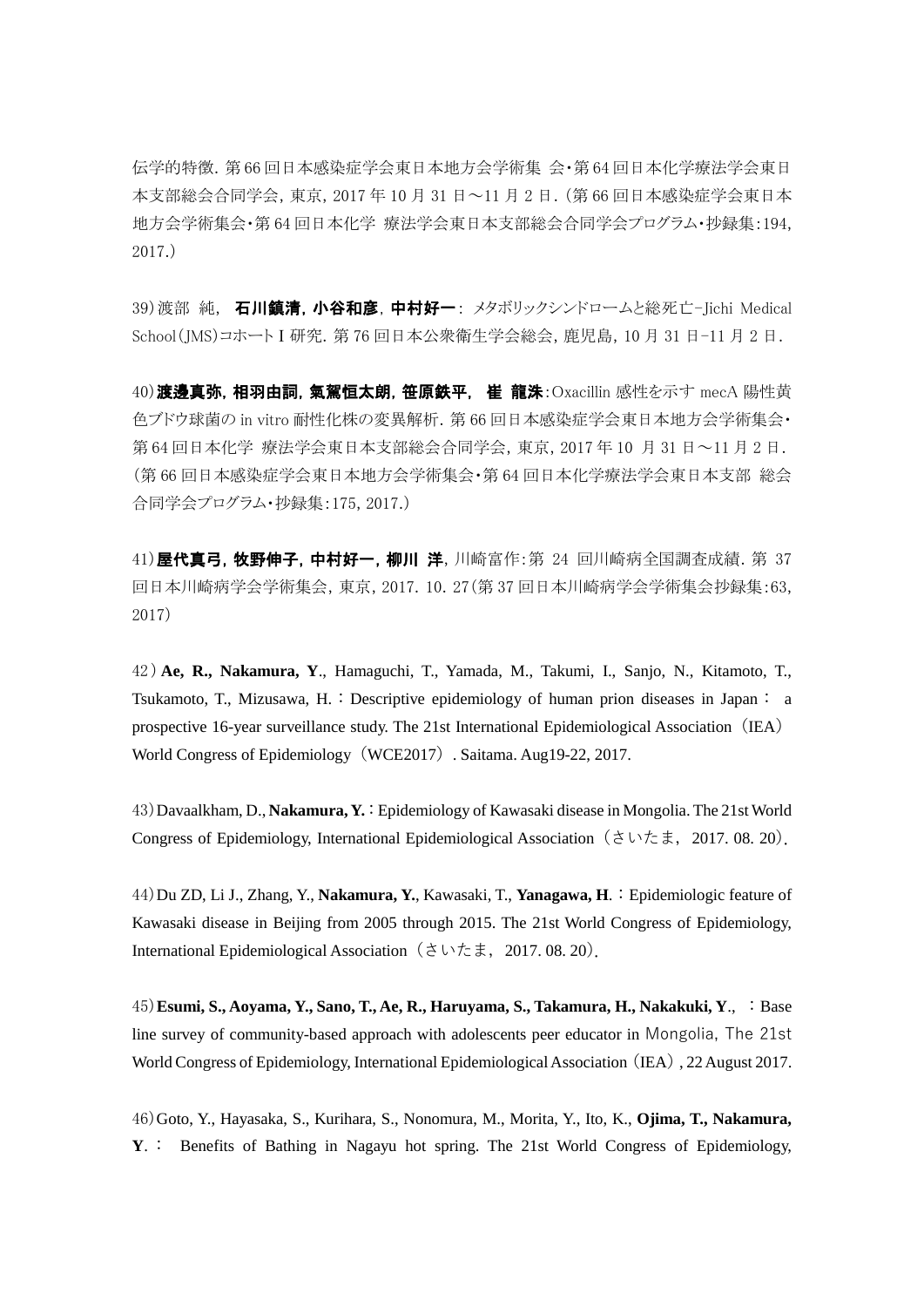International Epidemiological Association (さいたま,2017.08.22).

47)Hattori, R., **Takamura, H.**, **Nakamura, Y.**: Baseline survey with the purpose of developing adolescent peer activities for reconstruction support in the wake of the Great East Japan Earthquake. The 21st World Congress of Epidemiology, International Epidemiological Association (さいたま, 2017.08.22).

48)Kawamoto, T. , Miyake, Y., Tanaka , K., Fukushima, W., Kiyohara, C., Sasaki, S., Hirota, Y., Nagai, M., **Nakamura, Y.:** Stress and Parkinson's disease: A case-control study in Japan. The 21st World Congress of Epidemiology, International Epidemiological Association  $(3 \vee \uparrow \pm, 2017.08.22)$ .

49)Kawate, N., Kayaba, K., Hara, M., Hamaguchi, T., **Kotani, K., Ishikawa, S.**: Body mass index and incidence of subarachnoid hemorrhage in Japanese community residents: the Jichi Medical School Cohort Study. The 21st International Epidemiological Association (IEA) World Congress of Epidemiology(WCE2017). Saitama. Aug19-22, 2017.

50)**Kojo, T**.: Health care access issues caused by aging population/decline in no-doctor districts. WONCA Asia Pacific Regional Conference 2017, Thailand, 1-4 Nov., 2017.

51)**Kojo, T**., Nagai, M., Malik,Salla, Ibrahima, Souka., Ndella, Diouf., Fujita, N.: What are determinants to influence retention of qualified human resources for health in rural and difficult regions in Senegal? The 21st International Epidemiological Association (IEA) World Congress of Epidemiology, Saitama, Aug. 19-22, 2017.

52)Kurosawa, M., Takeno, M., **Nakamura, Y**., Mizuki, N., Ishigatsubo, Y., Nakamura, K., Inaba, Y., Yokoyama, K.: Clinical manifestations and treatment of Behcet's disease in Japan: Analysis of a clinical database of patients receiving financial aid for treatment. The 21st World Congress of Epidemiology, International Epidemiological Association(さいたま,2017.08.22).

53)**Makino, N.**, **Nakamura, Y.**, **Yanagawa, H.**: Epidemiology of Kawasaki disease in Japan: The etiology of Kawasaki disease investigated from epidemiology. Saitama, 2018 8.20(The 21st International Epidemiological Association World Congress of Epidemiology: 43, 2017)

54)Murakami, Y., Nishiwaki, Y., Kuwahara, E., Oba, M., Asakura, K., Ofuji, S., Fukushima, W., Suzuki, Y., **Nakamura, Y.**: Estimated prevalence of ulcerative colitis and Crohn's disease in Japan in 2014: a nationwide survey. The 21st World Congress of Epidemiology, International Epidemiological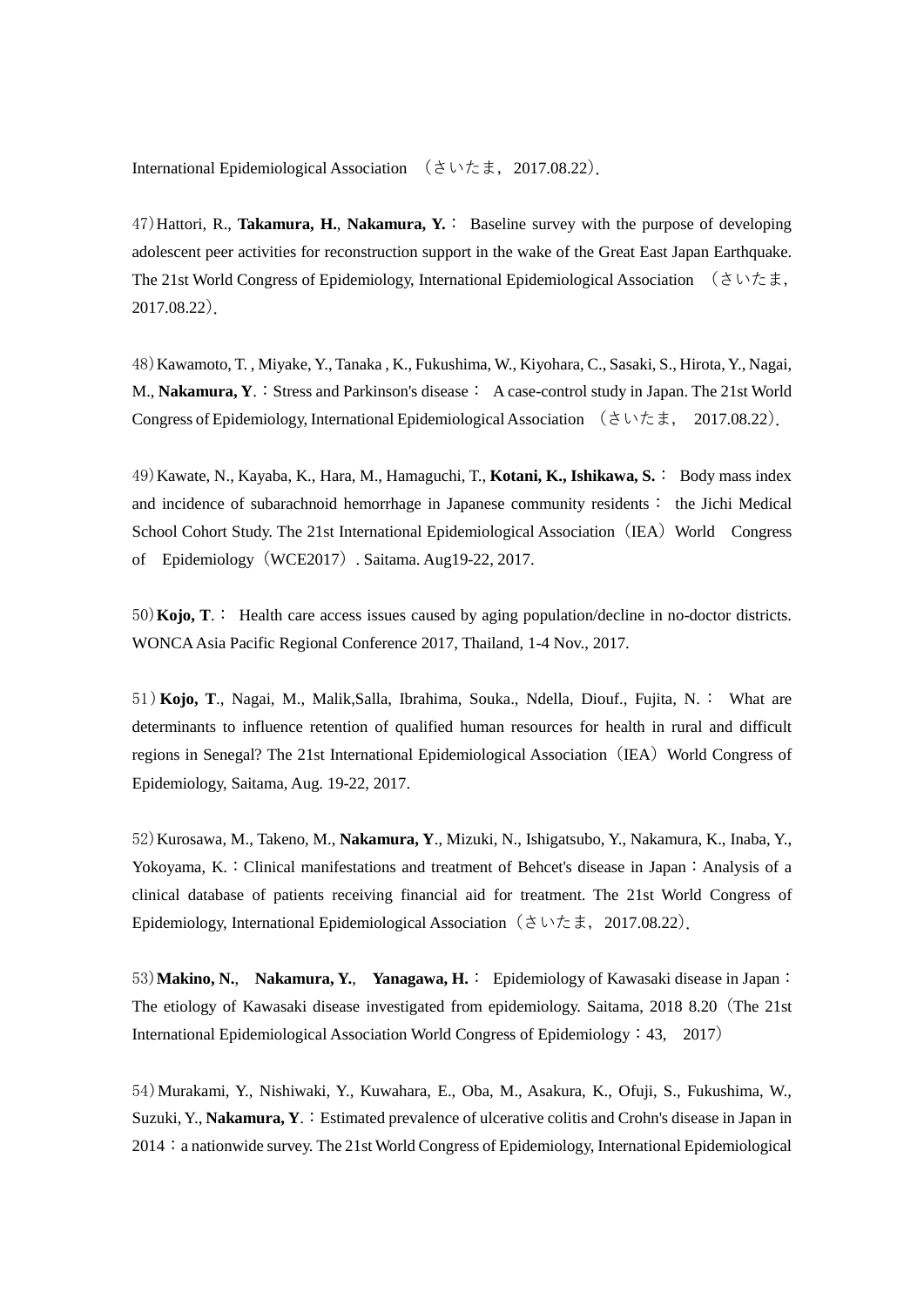Association(さいたま,2017.08.22).

55)**Nakamura, Y**.: Epidemiologic features of Kawasaki disease and lessons from them. The 18th International Vasculitis and ANCA Workshop (東京, 2017.3.26). Rheumatology (Suppl 3): iii5, 2017.

56)**Ozeki,Y.**, Saito, A., Kishimoto, T., Yamada, F., **Yashiro, M., Makino, N**., **Nakamura, Y.**: Correlation between chronological trends of Kawasaki disease and infectious disease in Saitama, Japan. Saitama, 2018.8.20(The 21st International Epidemiological Association World Congress of Epidemiology: 55, 2017)

57 )Sakamaki, T., Kayaba, K., Hara, M., Hamaguchi, T., **Kotani, K., Ishikawa, S.**: Coffee consumption and all-cause mortality in Japanese community residents: the Jichi Medical School Cohort Study. The 21st International Epidemiological Association (IEA) World Congress of Epidemiology(WCE2017). Saitama. Aug19-22, 2017.

58)**Sano, T.**, Hongxia, Cao., Ogata, T., Ruogang, Huang: Measures against the pandemic influenza A (H 1 N 1) 2009, China and Japan. The 21st International Epidemiological Association (IEA) World Congress of Epidemiology (WCE2017) . Saitama. Aug19-22, 2017.

59)Shibata, Y., Hayasaka, S., **Ojima, T., Ishikawa, S.**, Kayaba, K., Gotoh, T., **Nakamura, Y.**: Physical Activity and Cardiovascular Disease Risk in Japan : The Jichi Medical School Cohort Study. The 21st World Congress of Epidemiology, International Epidemiological Association(さいたま, 2017. 8.21).

60)Shiraishi, T., **Ishikawa, S., Kario, K.**, Kayaba, K., **Kajii, E.**:Factor VII and incidence of myocardial infarction in a Japanese population: The Jichi Medical School Cohort Study. The 21st International Epidemiological Association (IEA) World Congress of Epidemiology (WCE2017). Saitama. Aug19-22, 2017.

61)**Takeshima, T., Ojima, T., Ishikawa, S.,** Kayaba, K., Saegusa, T., Goto, T., **Nakamura, Y**., **Kajii, E**.: The long-term influence for cancer prevention by green tea consumption: The Jichi Medical School Cohort Study. The 21st World Congress of Epidemiology, International Epidemiological Association(さいたま,2017. 08. 21).

(C) 著書・総説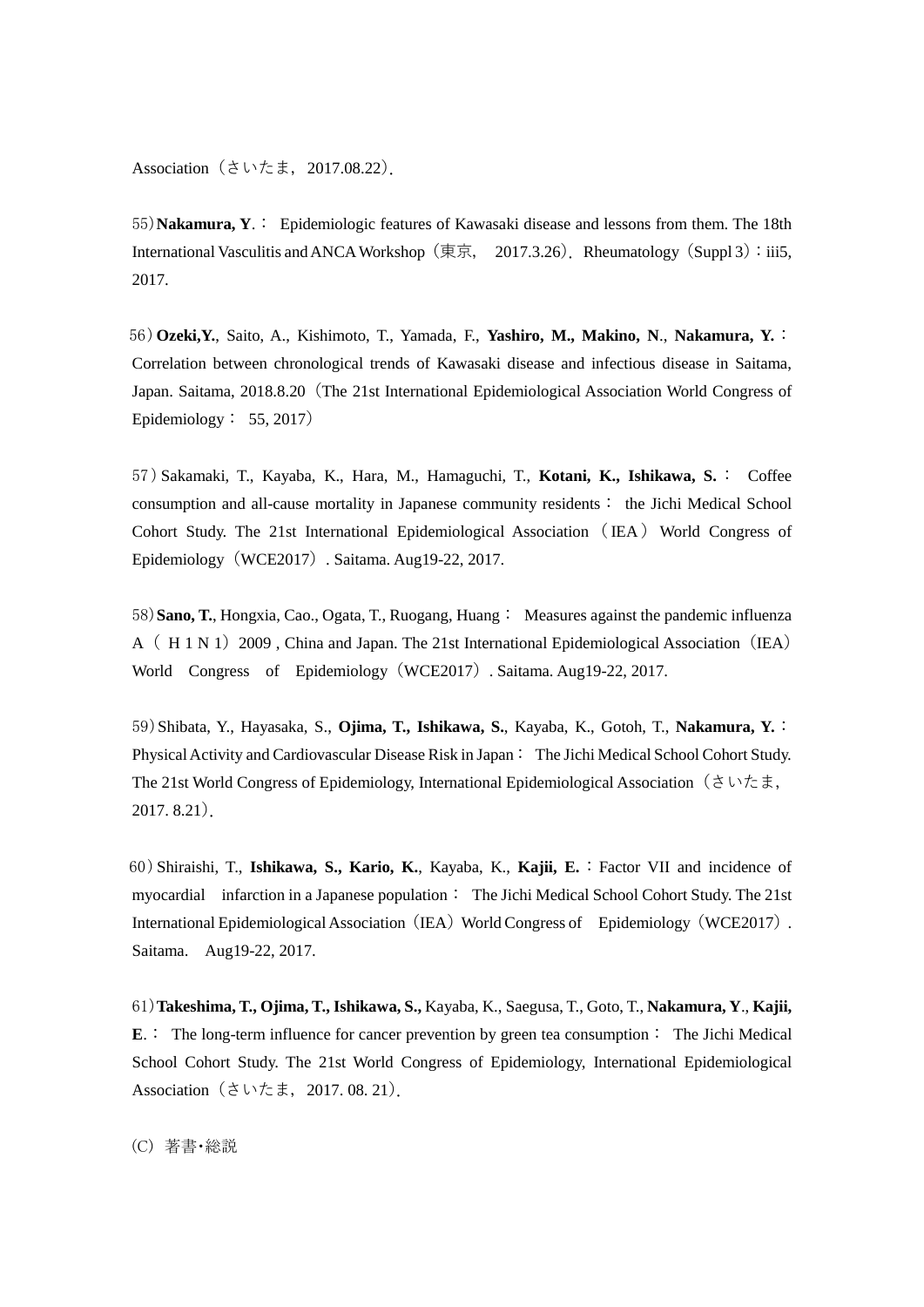1) 青山泰子:健康増進計画と公衆衛生学的アプローチ.計画化と公共性(金子勇編著),ミネルヴ ァ書房,2017, 163-167.

2) 古城隆雄: 医療基本法が救急医療体制に与える影響. 医療基本法構想-患者の権利を見据え た医療制度へ.エイデル出版,216-259, 2017.

3)古城降雄,山口斉昭:基本法とは何か.医療基本法構想-患者の権利を見据えた医療制度へ. エイデル出版,10-35, 2017.

4)古野純典,辻 一郎,吉池信夫,編:社会・環境と健康(改訂第 5 版).東京:南江堂,2017.

5)牧野伸子:感染症対策. 社会・環境と健康 公衆衛生学 2017 年版 柳川 洋, 簑輪眞澄編. 医歯薬出版:東京:P89-95, 2017.

6)牧野伸子:その他の疾病対策. 保健指導ノート 2018年版 一般社団法人日本家族計画協会監 修.一般社団法人日本家族計画協会出版:東京:P95- 101, 2017.

7)中村好一:精神科医療と医療基本法.医療基本法会議編.医療基本法:患者の権利を見据え た医療制度へ.東京:エイデル研究所,p260-288, 2017.

8)大修館書店編集部編.最新高等保健体育[改訂版]教授用参考資料.東京:大修館書店,2017.

9)大修館書店編集部編.現代高等保健体育[改訂版]教授用参考資料.東京:大修館書店,2017.

10) 笹原鉄平:ホスピタリストがみる性感染症. Hospitalist. 5:553-564, 2017.

11) 笹原鉄平:感染症. 月刊薬事. 59:312-319, 2017.

12)笹原鉄平:感染対策ラウンドで気を付ける環境整備のポイント. INFECTION CONTROL. 26:294-298, 2017.

13)鈴木庄亮監修;小山 洋, 辻 一郎, 編集:シンプル衛生公衆衛生学 2017. 東京:南江堂, 2017.

14) 柳川 洋, 中村好一:編. 公衆衛生マニュアル 2017 (第35版). 東京:南山堂, 2017.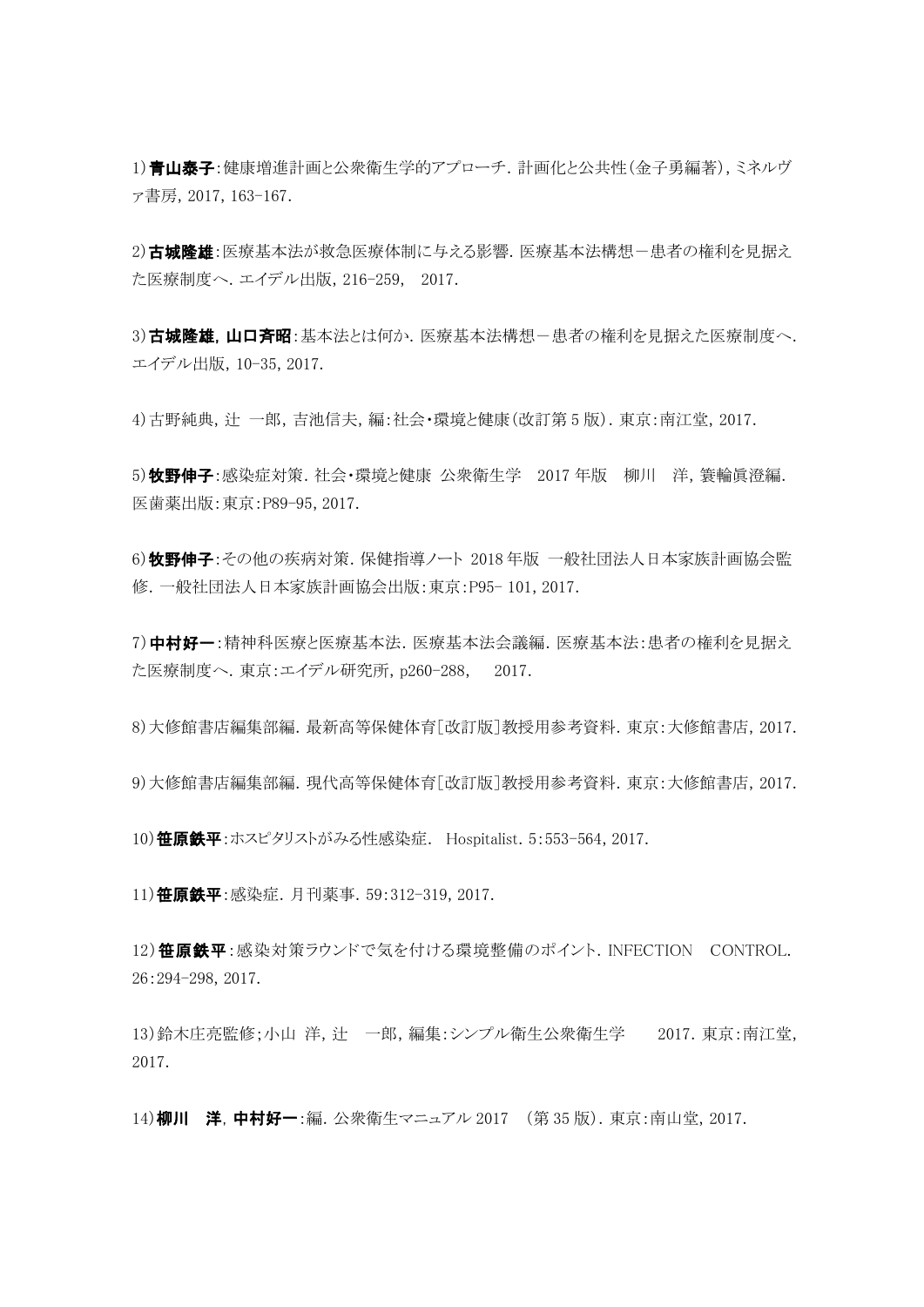15)柳川 洋,尾島俊之,編著:社会·環境と健康公衆衛生学 2017 年版(第 10 版). 東京:医歯 薬出版,2017.

16)**Nakamura, Y**.: Update on nationwide surveys and epidemiologic characteristics of Kawasaki disease in Japan. In ;Saji BT, Newburger JW, Burns JC, Takahashi M, eds. Kawasaki disease : Current understanding of the mechanism and evidence- based treatment. Springer Japan (Tokyo):  $p79-84$ , 2017.

(E) その他

1) 青山泰子:数値や資源の分類から自分たちの地域を診てみよう,平成 29 年度栃木県相談支援 従事者 現任研修講演,栃木,2017 年 8 月 24 日.

2)青山泰子:地域診断について学ぶー日頃の活動から地域・住民をみてみよう,平成 29 年度地 域保健 新任期職員研修講演,栃木,2017 年 8 月 30 日.

3) 青山泰子:医療界の職業人へ~社会学と公衆衛生学への誘い~, JADECOM 生涯教育 e ラー ニング, 栃木,2017 年 9 月 12 日.

4)青山泰子:地域医療を支える福祉の心と技術, 活水女子大学文学部人間関係学科特別講演 会,長崎,2017 年 10 月 30 日.

5)古城隆雄:インタビュー 医療費,国民に「当事者意識」求めるシステムを,シリーズ□2018 診療・ 介護報酬同時改定.日経メディカル,2017. 4. 17.

6)松原優里:小児医療の現状と課題 親支援・子支援. 慶応義塾大学, 湘南, 2017年11月11日.

7)中村好一:医事法と経済(ワークショップB).年報医事法学 No.32:57-63, 2017.

8)中村好一:文献紹介:印南一路編著「再考・医療費適正化」.年報医事法学 No.32:205-210, 2017.

9)中村好一:環境による健康リスク評価における疫学の役割. 日本医師会雑誌 146(特別号 2): S87-S90, 2017.

10)中村好一:川崎病の原因究明(明日の医療を読み解く 50 の未解決課題). Medical Tribune 2017 年 11 月 2 日号:p16.